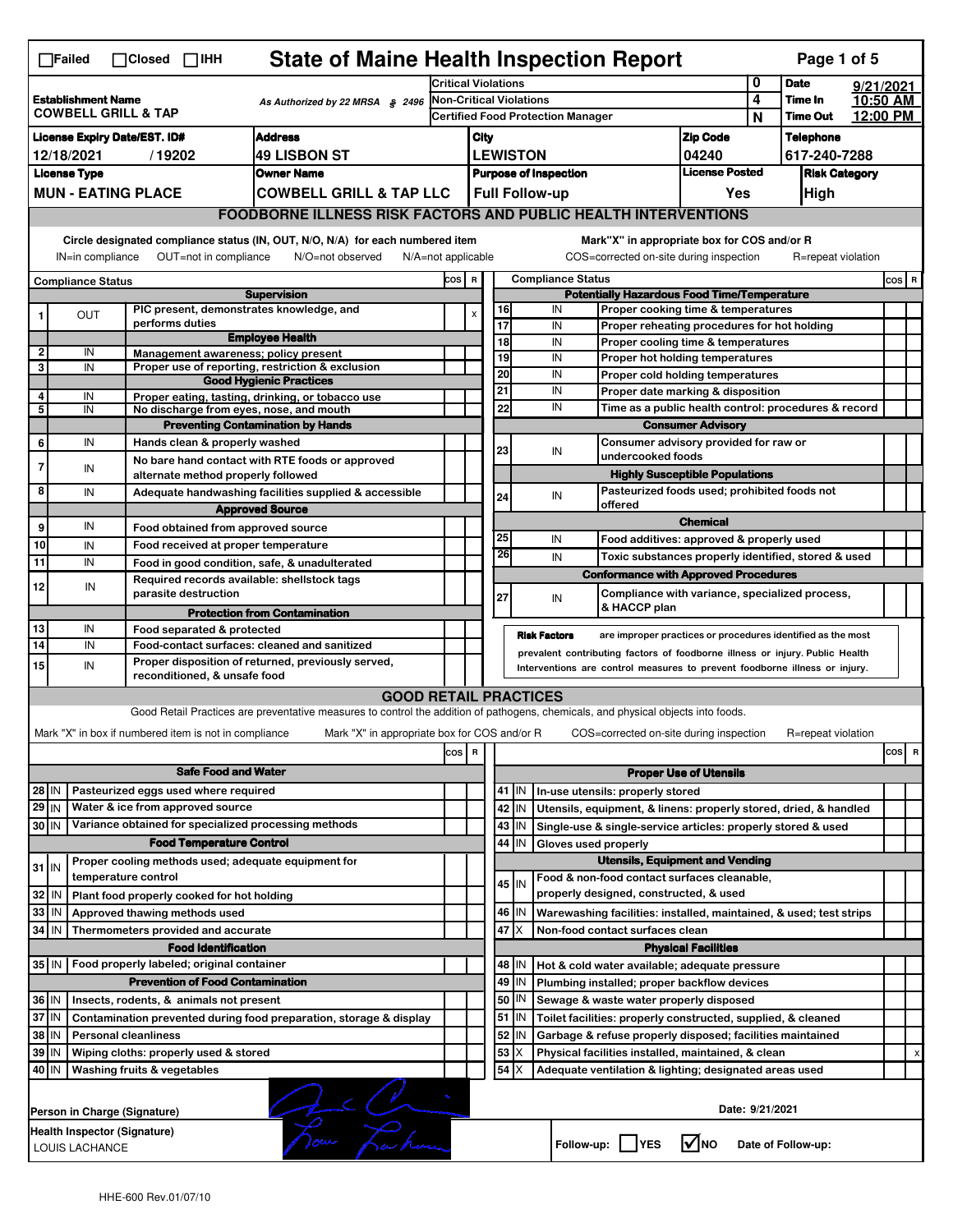| <b>State of Maine Health Inspection Report</b>              |                                       |                                 |  |                                 |              |  | Page 2 of 5              |                                  |  |
|-------------------------------------------------------------|---------------------------------------|---------------------------------|--|---------------------------------|--------------|--|--------------------------|----------------------------------|--|
| <b>Establishment Name</b><br><b>COWBELL GRILL &amp; TAP</b> |                                       | As Authorized by 22 MRSA § 2496 |  |                                 |              |  | 9/21/2021<br>Date        |                                  |  |
| <b>License Expiry Date/EST. ID#</b><br>/19202<br>12/18/2021 | <b>Address</b><br><b>49 LISBON ST</b> |                                 |  | City / State<br><b>LEWISTON</b> | /ME          |  | <b>Zip Code</b><br>04240 | <b>Telephone</b><br>617-240-7288 |  |
|                                                             |                                       |                                 |  | <b>Temperature Observations</b> |              |  |                          |                                  |  |
| Location                                                    | <b>Temperature</b>                    |                                 |  |                                 | <b>Notes</b> |  |                          |                                  |  |
| 2 door cooler #2                                            | $39*$                                 | Air temp                        |  |                                 |              |  |                          |                                  |  |
| Low temp. dish                                              | 50-99 ppm                             | chlorine solution               |  |                                 |              |  |                          |                                  |  |
| Hand wash sink                                              | $119*$                                |                                 |  |                                 |              |  |                          |                                  |  |
| 2 door True cooler                                          | $40*$                                 | Air temp                        |  |                                 |              |  |                          |                                  |  |
| Reach in cooler                                             | $41*$                                 | raw beef patty (top)            |  |                                 |              |  |                          |                                  |  |
| Walk in cooler                                              | $37*$                                 | butter                          |  |                                 |              |  |                          |                                  |  |

**Person in Charge (Signature)**

**Health Inspector (Signature)**  LOUIS LACHANCE



**Date: 9/21/2021**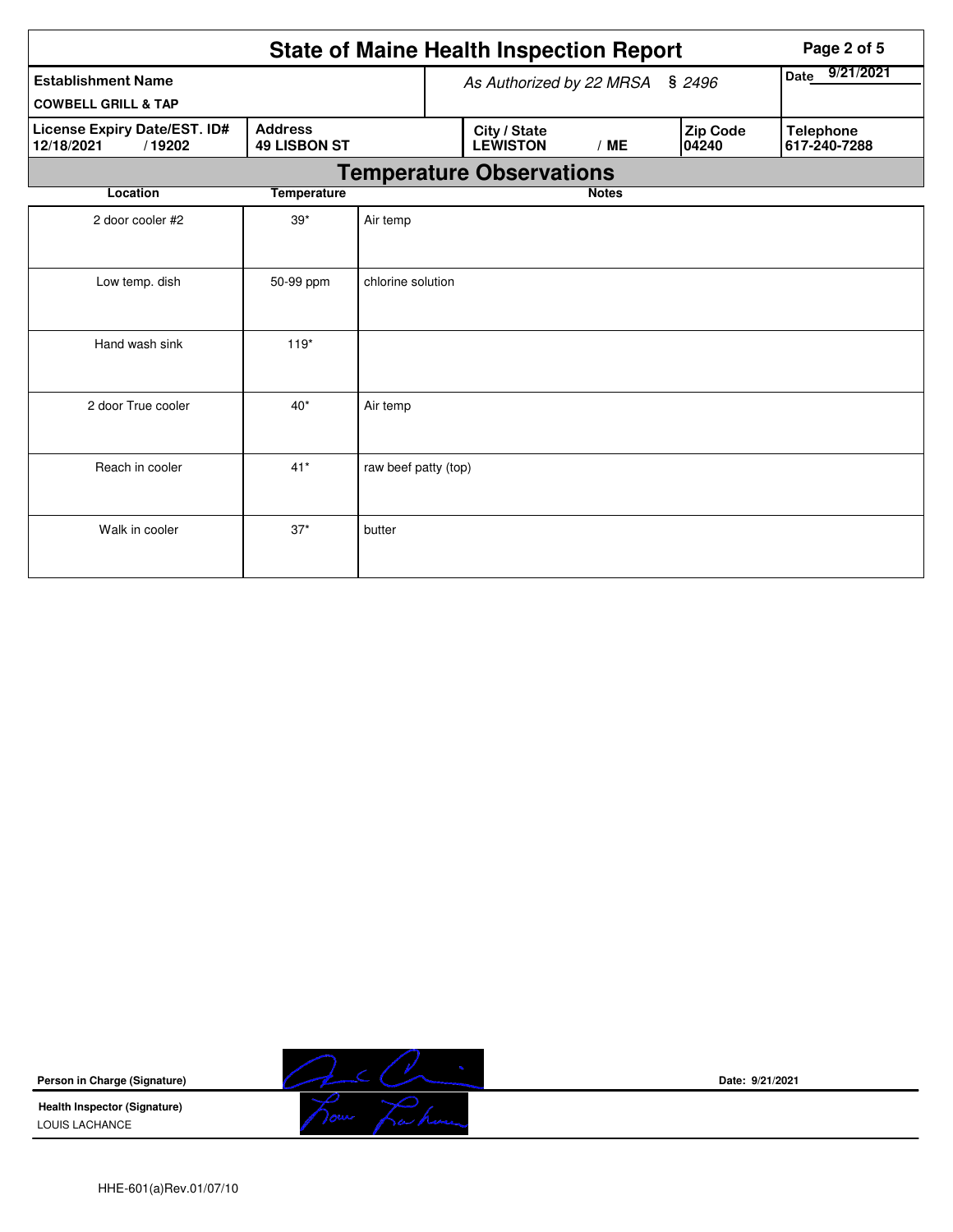| <b>State of Maine Health Inspection Report</b>                                                                                                     |                                       |                                 |           |                          |                   |  |  |  |
|----------------------------------------------------------------------------------------------------------------------------------------------------|---------------------------------------|---------------------------------|-----------|--------------------------|-------------------|--|--|--|
| <b>Establishment Name</b><br><b>COWBELL GRILL &amp; TAP</b>                                                                                        |                                       |                                 |           |                          | 9/21/2021<br>Date |  |  |  |
| License Expiry Date/EST. ID#<br>12/18/2021<br>/19202                                                                                               | <b>Address</b><br><b>49 LISBON ST</b> | City / State<br><b>LEWISTON</b> | <b>ME</b> | <b>Zip Code</b><br>04240 |                   |  |  |  |
| <b>Observations and Corrective Actions</b>                                                                                                         |                                       |                                 |           |                          |                   |  |  |  |
| Violations cited in this report must be corrected within the time frames below, or as stated in sections<br>8-405.11 and 8-406.11 of the Food Code |                                       |                                 |           |                          |                   |  |  |  |

1: 2-102.12: N: No Certified Food Protection Manager.

INSPECTOR NOTES: \*\*REPEAT\*\* No CFPM. Aquire by November 1.

47: 4-602.13: N: Non-food contact surfaces are not cleaned at a frequency necessary to preclude accumulation of soil residues.

INSPECTOR NOTES: Light build up of grease on Ansul system. Backs and sides of cooking equipment have small buid up of grease. Clean more often and as necessary.

53: 6-501.11: N: The physical facilities are in disrepair.

INSPECTOR NOTES: \*\*REPEAT\*\* Ceiling over bar in disrepair. Repair to be smooth, sealed and easily cleanable.

54: 4-301.14: N: Ventilation hood systems not adequate.

INSPECTOR NOTES: Hood system does not remove the required amount of smoke and grease. Smoke is noticeable in dining area and the grease accumilates on hard to reach walls and ceilings quickly.

**Person in Charge (Signature) Health Inspector (Signature)** 

LOUIS LACHANCE



**Date: 9/21/2021**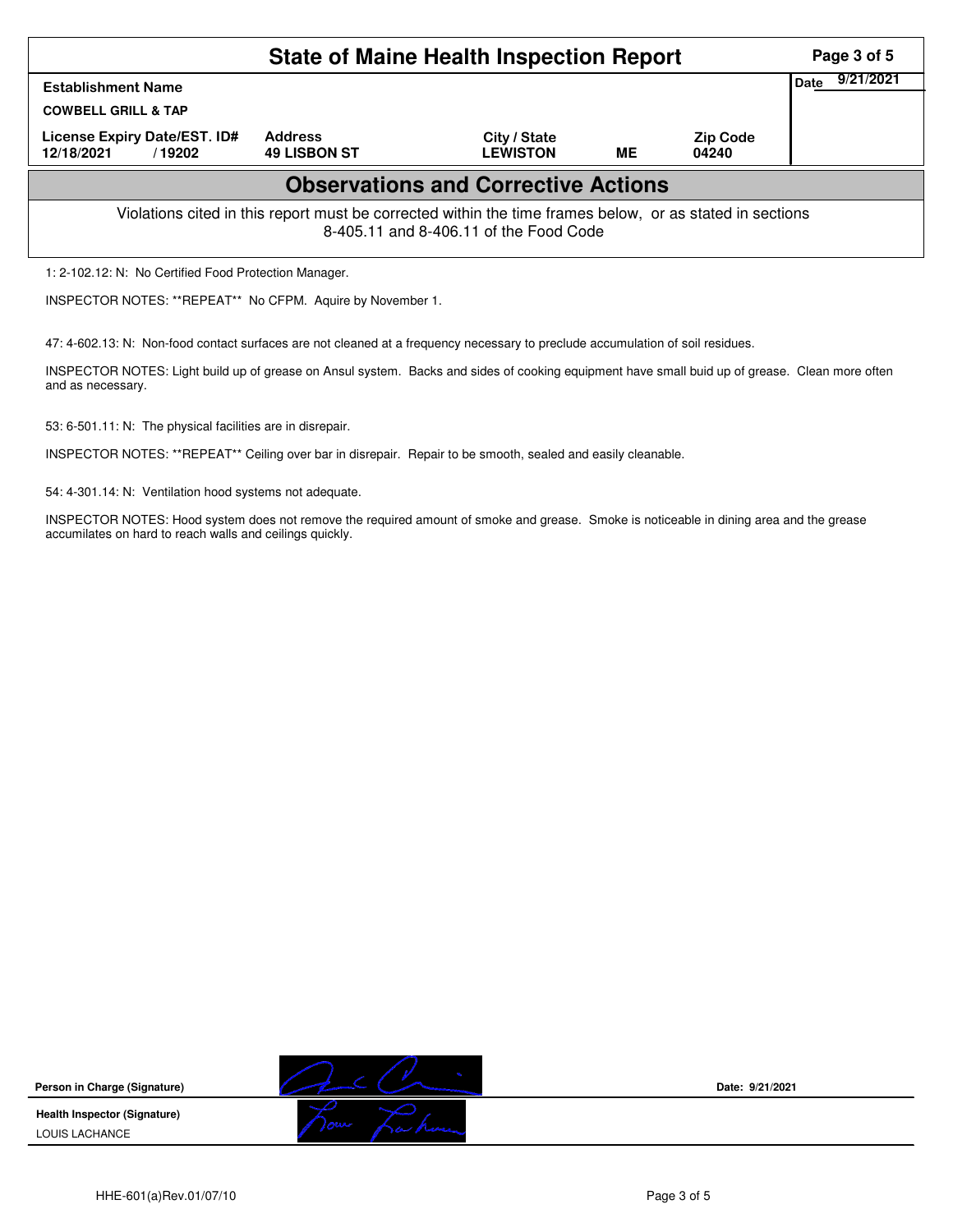|                                                             | Page 4 of 5                           |                                 |    |                          |  |  |  |
|-------------------------------------------------------------|---------------------------------------|---------------------------------|----|--------------------------|--|--|--|
| <b>Establishment Name</b><br><b>COWBELL GRILL &amp; TAP</b> | 9/21/2021<br><b>Date</b>              |                                 |    |                          |  |  |  |
|                                                             |                                       |                                 |    |                          |  |  |  |
| License Expiry Date/EST. ID#<br>12/18/2021<br>/ 19202       | <b>Address</b><br><b>49 LISBON ST</b> | City / State<br><b>LEWISTON</b> | ME | <b>Zip Code</b><br>04240 |  |  |  |
| <b>Inspection Notes</b>                                     |                                       |                                 |    |                          |  |  |  |

Certified Food Protection Manager: None ESTABLISHMENT PLANS ON OBTAINING CFPM COMMING ON STAFF IN **OCTOBER** 

Unless directed otherwise, all Eating Establishments are required to submit a copy of their Certified Food Protection Manager (CFPM) certificate. A CFPM must be hired at the time of a new eating establishment opening or within 60 days of when a CFPM leaves employment. For a list of CFPM courses and trainers go to http://www.maine.gov/healthinspection/training.htm

Please provide a copy of this certification(s) to Carol Gott, Health Inspection Program, 286 Water St. 3rd Floor, Augusta, ME 04333, carol.gott@maine.gov or faxing to 207-287-3165.

Please include the name of your establishment and the establishment ID# with your certification(s).

Employee Health Policy:

The Health Inspection Program has implemented an educational public health initiative on Employee Health on March 1, 2017. The policy handouts will be provided to you by your inspector and reviewed during inspection for compliance. They are also available on the Program's website: http://www.maine.gov/healthinspection

2013 Maine Food Code Adoption:

The Maine Food Code was adopted in October of 2013. Please refer to our website for a copy,

http://www.maine.gov/healthinspection. Following are a few of the major changes: \* No Bare Hand Contact with Ready-To-Eat Food. \* Establishments must have clean-up procedures for employees to follow following vomiting and diarrheal events. \* Date marking of Ready-to-eat potentially hazardous foods.

Violation Correction Timeframe:

Critical violations should be corrected on site, but in any event, within 10 days. The licensee must contact Louis Lachance when the critical violation has been addressed at 207-513-3125 extension 3224 or at llachance@lewistonmaine.gov. Non-critical violations must be corrected within 30 days. Failure to satisfactorily correct these violations before the follow-up inspection may result in enforcement proceedings by the Department to include fines and penalties. License renewals can be denied if violations are not corrected within the noted timeframes.

C= Critical violation and NC= Non-critical violation:

"Critical violation" means a provision of the Food Code that, if in non-compliance, is more likely than other violations to contribute to food contamination, illness or environmental health hazard.

Additional Inspection Fee:

License fees provide for two inspections per year. When additional inspections are required, the Department may charge an additional \$100 fee to cover the costs of each additional inspection or visit.

Document Retention/Posting:

Pursuant to the Maine Food Code, the establishment's current license must be displayed. In addition, a sign or placard must be posted in a conspicuous area notifying consumers that a copy of the most recent inspection report is available upon request. CFPM certificates must be posted in a conspicuous area and must be available to the Department upon request.

| Person in Charge (Signature)                          |                     | Date: 9/21/2021 |
|-------------------------------------------------------|---------------------|-----------------|
| <b>Health Inspector (Signature)</b><br>LOUIS LACHANCE | <b><i>LOURE</i></b> |                 |